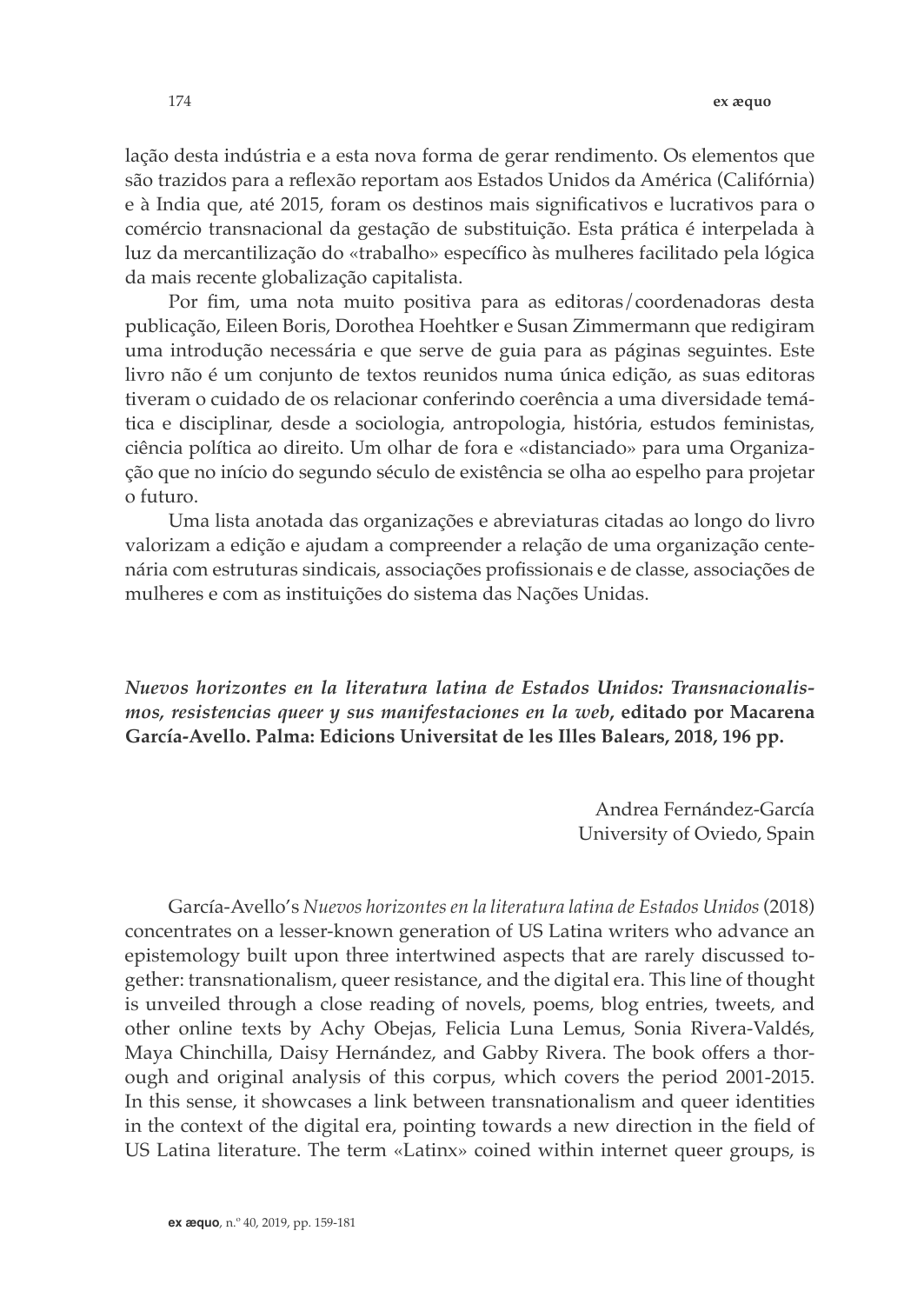smartly chosen to designate the texts framed within this new literary trend, as it destabilizes both national and gender boundaries. Thus, García-Avello's monograph represents a timely study that makes a worthy contribution to the last decade's interest in the conflation of transnationalism and queer identities in the network society and in an academic revisiting of long-established paradigms in the area of US Latina literature.

The book presents a coherent structure that makes it easy for readers to understand and follow the arguments presented. In this regard, it is neatly structured into three parts, each corresponding to one of the three aspects underlying the term «Latinx»: the creation of a transnational space, the subversion of a binary gender system, and the role played by the internet and Web 2.0. This organization contributes to foregrounding the new epistemology that the writers put forward and, even though each of its pillars is discussed in a separate chapter, the book brilliantly captures how the three enter into a dialogue with each other in the selected texts.

The first chapter, «Las arenas movedizas de lo transnacional,» concentrates on the transnational spaces depicted in the literary works under discussion. As the book makes explicit, this is an aspect that has been widely discussed in US Latina literary criticism. However, chapter 1 brings changes in the existing paradigm by paying attention to the ongoing, unresolvable dialectics between multiple national and cultural signifiers. Thus, rather than advocating for a synthesis as the expected outcome of those negotiations, the first part of the book places emphasis on the impossibility of any sort of resolution: «No existe una demarcación clara entre las fronteras, sino una superposición de tiempos y espacios que generan ambigüedad y tensiones que en ninguna de las obras llega a resolverse o a culminar en alguna clase de síntesis» (p. 63). In order to prove this thesis, chapter 1 devotes a substantial section to engaging with the classical and most recent theories of diaspora, showing the extent to which they can account for the transnational practices depicted in the texts. Issues such as interlatinidades, transnational politics, and strategic feminist subjectivities are also discussed at length here. In fact, some of these aspects are also central to validate the theses advanced in chapters 2 and 3. For this reason, the first part of the book is significantly longer than the other two and at times a bit too theoretical. Despite this slight imbalance, chapter 1 magnificently tackles complex issues that contribute to reading transnational literary spaces differently from prior cultural approaches.

The second chapter, «Espacios de resistencia *queer*,» connects with feminist and queer scholarship to analyze how the queer characters portrayed in the texts problematize heteropatriarchy, but are unable to totally break with dominant gender discourses. Thus, chapter 2 departs radically from simplistic approaches that equate queer identities with a total rupture of the binary gender system. This is not to imply that an acknowledgement of subversion is inexistent in this part of the book. As a matter of fact, García-Avello's study provides brilliant insights on